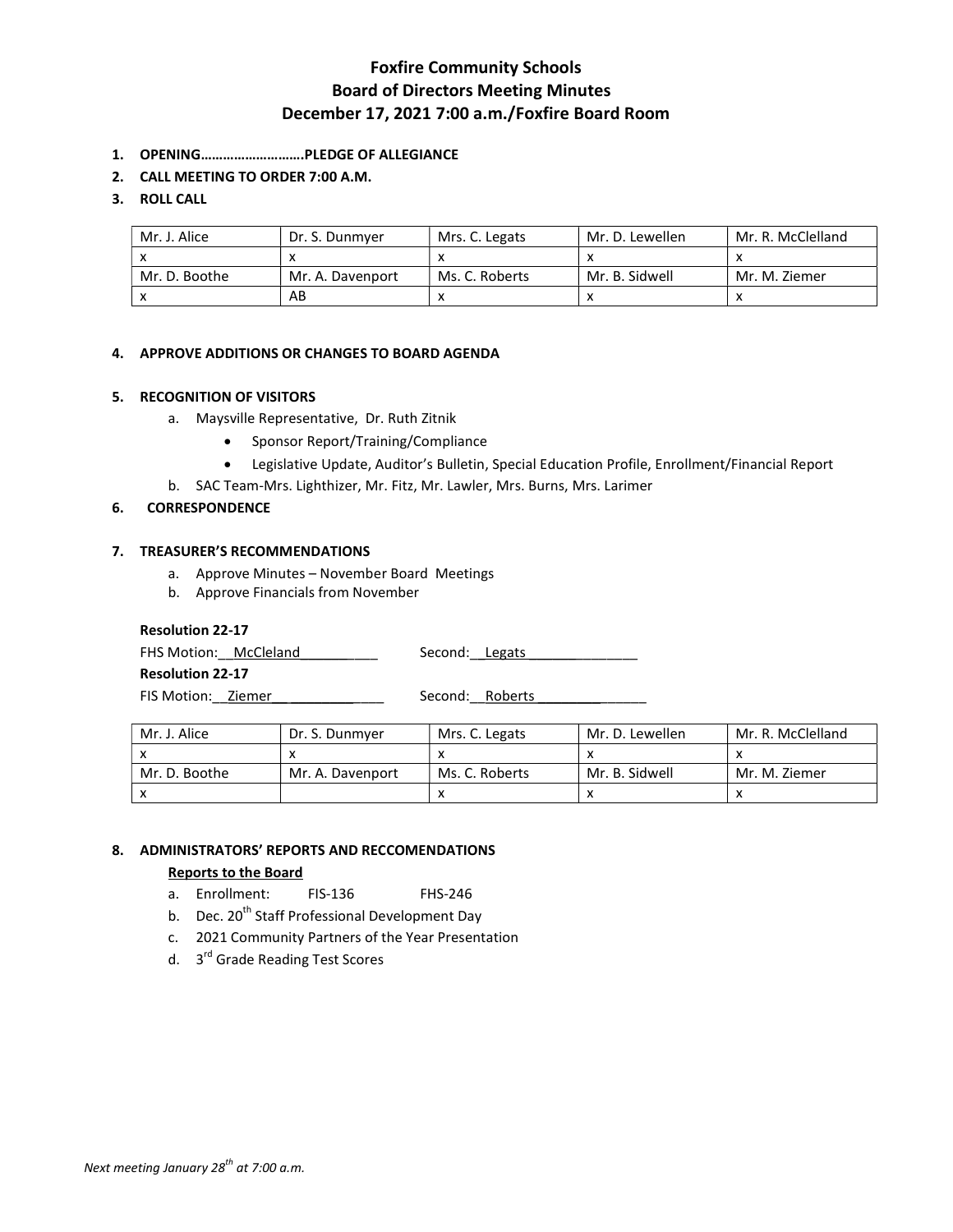# Foxfire Community Schools Board of Directors Meeting Minutes December 17, 2021 7:00 a.m./Foxfire Board Room

#### Recommendations for Consideration

| а.                 |         |
|--------------------|---------|
| <b>Resolution</b>  |         |
| <b>FHS Motion:</b> | Second: |
| <b>Resolution</b>  |         |
| FIS Motion:        | Second: |

| Mr. J. Alice  | Dr. S. Dunmver   | Mrs. C. Legats | Mr. D. Lewellen | Mr. R. McClelland |
|---------------|------------------|----------------|-----------------|-------------------|
|               |                  |                |                 |                   |
| Mr. D. Boothe | Mr. A. Davenport | Ms. C. Roberts | Mr. B. Sidwell  | Mr. M. Ziemer     |
|               |                  |                |                 |                   |

#### 9. EXECUTIVE SESSION (If needed)

WHEREAS boards of education and other governmental bodies are required by statute "to take official action and to conduct all deliberations upon official business only in open meetings, unless the subject matter is specifically excepted by law";

WHEREAS "the minutes need only reflect the general subject matter of discussion in executive sessions"; and WHEREAS the members of a public body may hold an executive session only at a regular or special meeting for the sole purpose of consideration of any of the matters set forth below.

NOW THEREFORE BE IT RESOLVED under the provision of ORC 121.22, the board hereby enters executive session for the reason(s) herein stated:

## \_\_\_\_ Personnel matters

- \_\_\_ Appointment of employee(s) (reemployment)
- \_\_\_Promotion or compensation
- \_\_\_ Dismissal, discipline, or demotion of employee(s) or student(s)
- Investigation of charges or complaints of employee(s) or student(s)
- \_\_\_\_\_ Purchase or sale of property
- \_\_\_\_\_\_ Conference with an attorney
- Preparing for, conducting, or reviewing negotiations or bargaining
- \_\_\_\_\_ Matters required by federal law or state statutes to be confidential
- Specialized details of security arrangements

Time Entered: \_\_\_\_\_\_\_\_\_\_\_\_\_

Time Exited:

Resolution

Resolution

FHS Motion: example and the Second:

| FIS Motion: | Second: |
|-------------|---------|
|             |         |